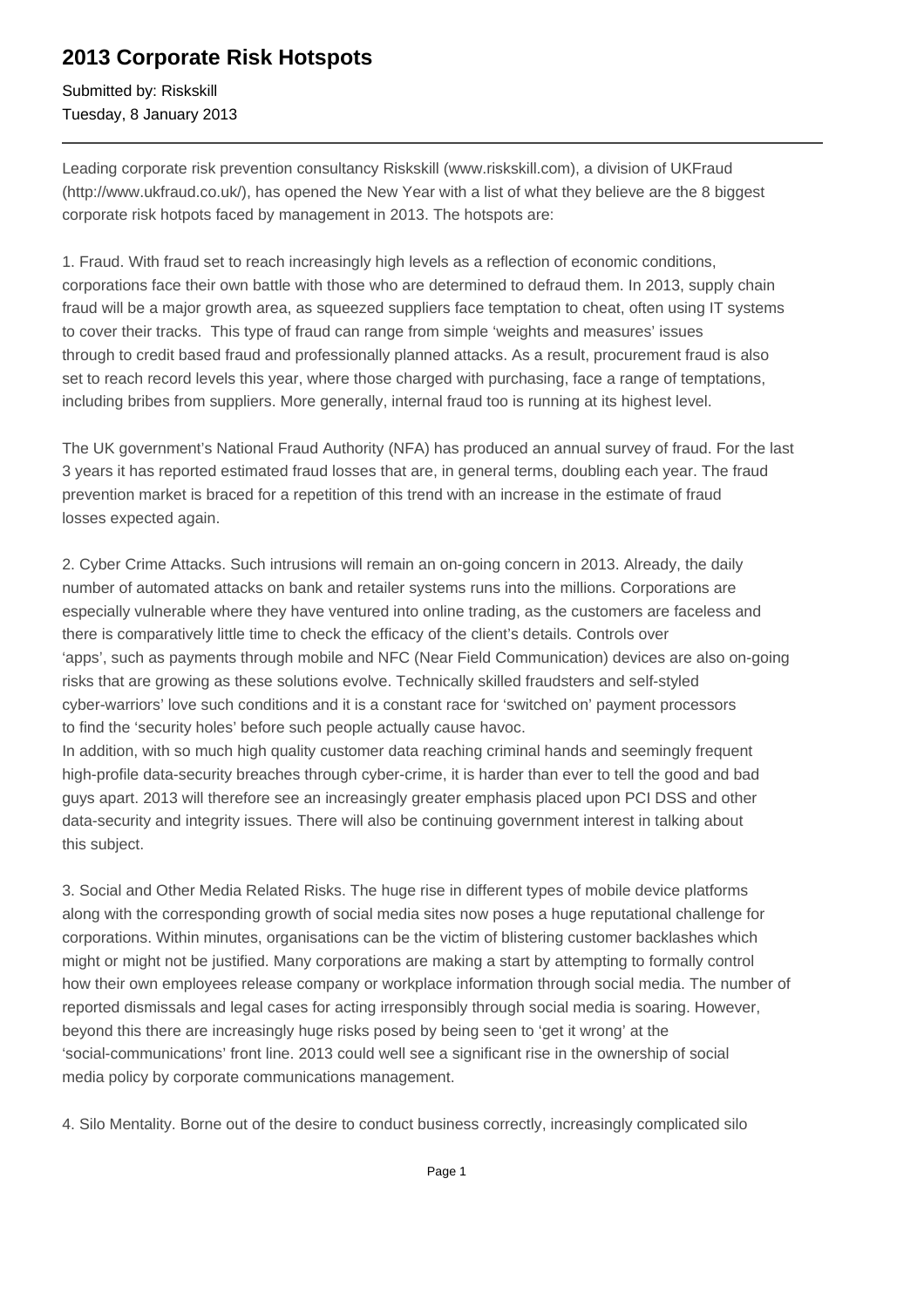structures have grown up in the corporate world, with the corporate tsars of compliance vying for power with those running policy, risk and traditional management functions such as IT and finance. It is possible that key decisions such as fraud policy, for example, will fall between these silos so that one either finds managers that are only partially responsible for an issue or a whole gaggle of managers who all feel that something is 'their bag'. The only solution is to have cross-function internal teams working closely with non-execs to allocate and refine roles and responsibilities.

5. Big Data Risks. As a result of corporate compliance and customer contact drives, organisations now hold increasingly huge volumes of data such as customer files. This development does pose its own data breach risks. However, the evolution of the 'big data' culture will also deliver huge benefits in 2013. Recent improvements in business intelligence and data analytics technology have delivered significant benefits for those working to manage big data projects along with those focussed on the risk and compliance issues raised.

Companies can now monitor hundreds of millions of transactions continuously for patterns of potential fraud, cyber-attacks or money laundering. Often this is happening at speeds many times faster than even a year ago. It also allows marketing professionals to make more incisive assessments of customer behavior and therein to tailor and fine tune campaigns accordingly.

6. Credit Risk Losses v Profitable Lending. Banks and other organisations, such as retailers, are under pressure from shareholders, the media and wider stakeholders to avoid bad-debts on one hand, whilst increasing profitable business lending on the other.

There is a potential risk of a lose, lose situation developing where once again such pressure leads to bad financial products and the risks of mis-selling and bad debts from over-stretched customers.

To take retail as an example, store-finance schemes and other 'loyalty' lending products face mounting credit exposures and losses through debt defaults, and write-offs.

7. Legal Claims. Whenever there is a downturn in the economy, people seek-out legal redress from anywhere that they can find it. The insurance industry and local authorities are tired of the 'slips and trips' type scenarios and is fighting the continual rise in these cases. However, many organisations seriously underestimate how big the potential legal risks can be. They are likely to face even greater pressure on this front though in 2013, as the TV ad style accident and PPI lawyers start to look for the next big thing.

8. Environmental, CSR and Sustainability Risks. Often the investment in 'environmentally friendly' and wider 'social responsibility' issues and other 'sustainability initiatives' will be finely calculated parts of a wider 'corporate score-card'. In more difficult economic times, these broader social and 'green' initiatives can suffer; the financial commitment made in the good times can also damage the longer-term investment, security and stability of businesses when things are tighter. So there is a longer term balancing of the risks required  $-$  i.e. the corporate social responsibility commitments flagged on the company's website need to be measured against the real-life, long-term trading conditions. As reputation 'can be all', corporates need to make sure that long-term CSR commitments aren't ultimately suspended or frozen with the risk of damaging their hard won reputations.